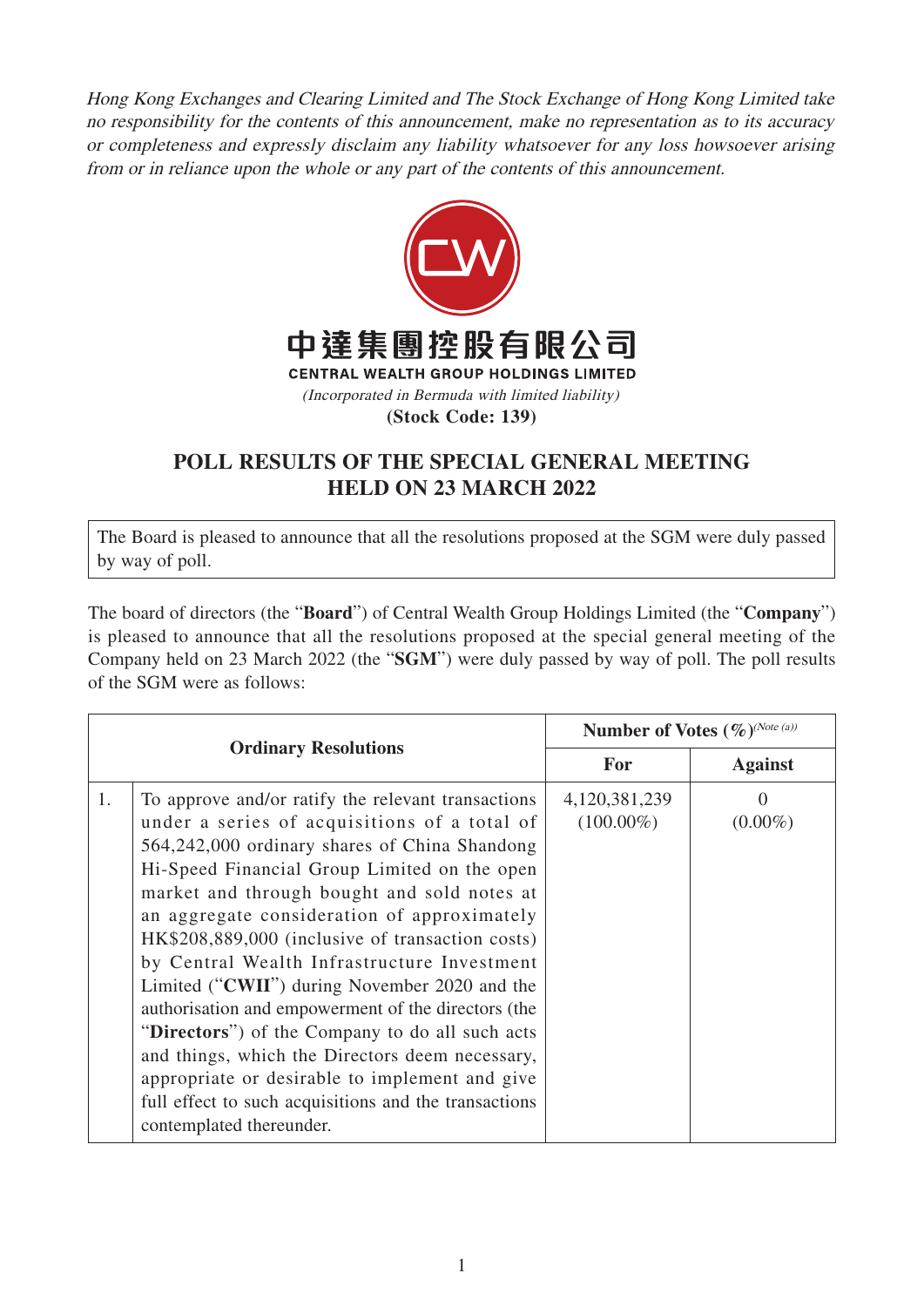|    |                                                                                                                                                                                                                                                                                                                                                                                                                                                                                                                                                                                                                                                                                                         | Number of Votes (%) <sup>(Note (a))</sup> |                              |
|----|---------------------------------------------------------------------------------------------------------------------------------------------------------------------------------------------------------------------------------------------------------------------------------------------------------------------------------------------------------------------------------------------------------------------------------------------------------------------------------------------------------------------------------------------------------------------------------------------------------------------------------------------------------------------------------------------------------|-------------------------------------------|------------------------------|
|    | <b>Ordinary Resolutions</b>                                                                                                                                                                                                                                                                                                                                                                                                                                                                                                                                                                                                                                                                             | For                                       | <b>Against</b>               |
| 2. | To approve and/or ratify the relevant transactions<br>under a series of acquisitions of a total of 1,329,200<br>ordinary shares of Hong Kong Exchanges and<br>Clearing Limited on the open market at an aggregate<br>consideration of approximately HK\$556,278,956<br>(inclusive of transaction costs) by CWII during July<br>2020 to February 2021 and the authorisation and<br>empowerment of the Directors to do all such acts<br>and things which the Directors deem necessary,<br>appropriate or desirable to implement and give<br>full effect to such acquisitions and the transactions<br>contemplated thereunder.                                                                             | 4,120,381,239<br>$(100.00\%)$             | $\overline{0}$<br>$(0.00\%)$ |
| 3. | To approve and/or ratify the relevant transactions<br>under a series of disposals of a total of the<br>3,459,775,829 then ordinary shares ("CMBC<br>Share(s)") of CMBC Capital Holdings Limited on<br>the open market and through bought and sold notes<br>at an aggregate consideration of approximately<br>HK\$426,634,154 (exclusive of transaction costs)<br>by CWII and Desert Gold Limited during January<br>2020 to May 2021 and the authorisation and<br>empowerment of the Directors to do all such acts<br>and things which the Directors deem necessary,<br>appropriate or desirable to implement and give<br>full effect to such disposals and the transactions<br>contemplated thereunder. | 4,120,381,239<br>$(100.00\%)$             | $\overline{0}$<br>$(0.00\%)$ |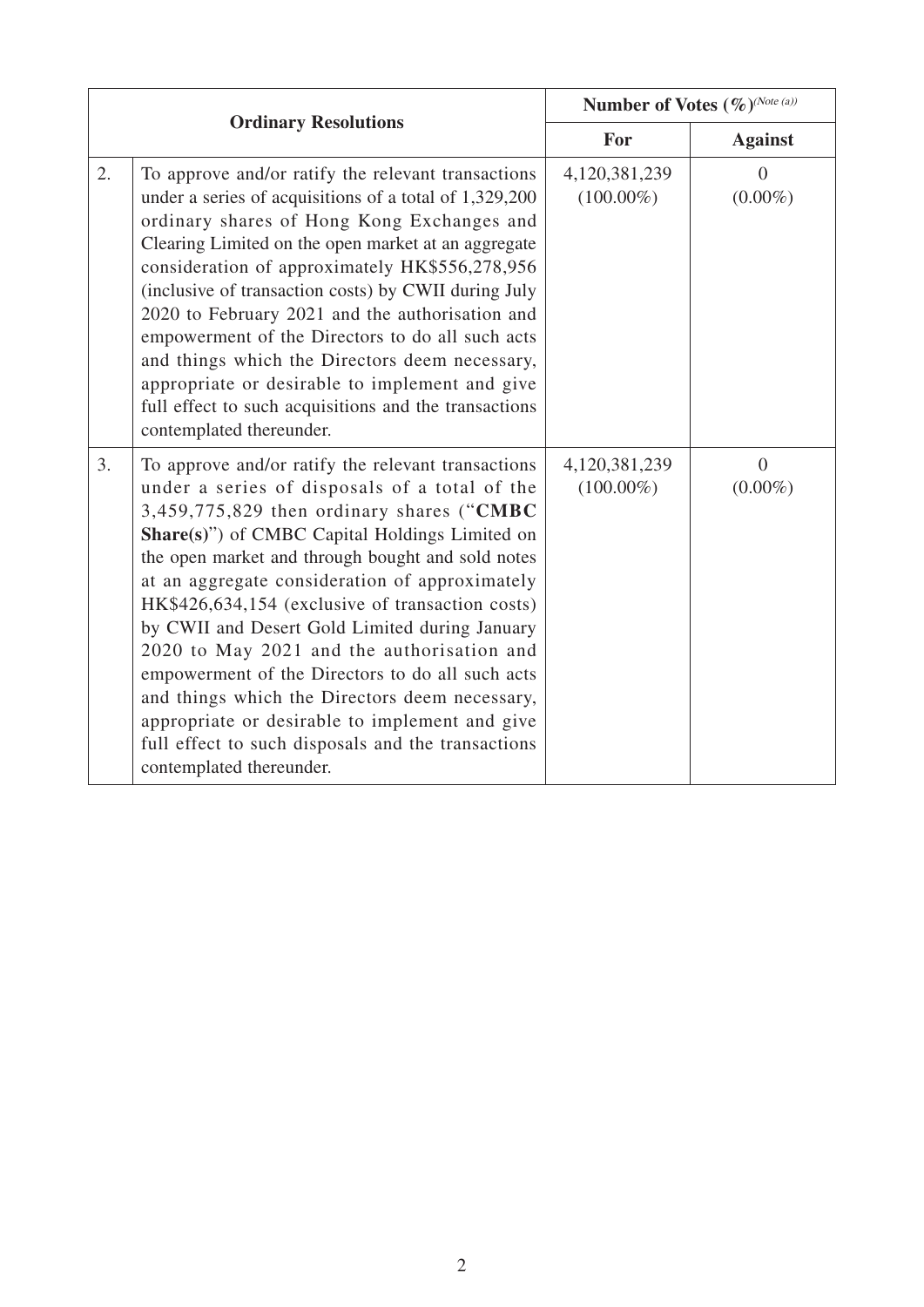|    | <b>Ordinary Resolutions</b>                                                                                                                                                                                                                                                                                                                                                                                                                                                                                                                                                                                                                                                                                                                          |  | Number of Votes (%) <sup>(Note (a))</sup> |                              |
|----|------------------------------------------------------------------------------------------------------------------------------------------------------------------------------------------------------------------------------------------------------------------------------------------------------------------------------------------------------------------------------------------------------------------------------------------------------------------------------------------------------------------------------------------------------------------------------------------------------------------------------------------------------------------------------------------------------------------------------------------------------|--|-------------------------------------------|------------------------------|
|    |                                                                                                                                                                                                                                                                                                                                                                                                                                                                                                                                                                                                                                                                                                                                                      |  | For                                       | <b>Against</b>               |
| 4. | To approve the disposal mandate (the<br>(a)<br>"Disposal Mandate") for the possible<br>disposal(s) (the "Possible Disposal(s)") of up<br>to 8,460,250 consolidated CMBC Shares to<br>independent third party purchaser(s) during<br>the period of 12 months from the date of<br>passing of this resolution (the "Mandate<br><b>Period</b> ") at a market price of (i) no more than<br>20% discount to the average closing price<br>of the CMBC Share as quoted on The Stock<br>Exchange of Hong Kong Limited for the five<br>(5) consecutive trading days immediately<br>before the date of each Possible Disposal<br>during the Mandate Period; and (ii) not less<br>than the minimum selling price of HK\$2.33<br>per consolidated CMBC Share; and |  | 4,120,381,239<br>$(100.00\%)$             | $\theta$<br>$(0.00\%)$       |
|    | (b)<br>To authorise and empower the Directors to do<br>all such acts and things which the Directors<br>deem necessary, appropriate or desirable to<br>implement and give full effect to the Possible<br>Disposal(s) and the transactions contemplated<br>thereunder or in connection with the exercise<br>of the Disposal Mandate.                                                                                                                                                                                                                                                                                                                                                                                                                   |  |                                           |                              |
| 5. | To re-elect Mr. Wang Jun as an executive Director.                                                                                                                                                                                                                                                                                                                                                                                                                                                                                                                                                                                                                                                                                                   |  | 4,120,381,239<br>$(100.00\%)$             | $\overline{0}$<br>$(0.00\%)$ |
| 6. | To re-elect Ms. Chen Jingxian as an executive<br>Director.                                                                                                                                                                                                                                                                                                                                                                                                                                                                                                                                                                                                                                                                                           |  | 4,120,381,239<br>$(100.00\%)$             | $\overline{0}$<br>$(0.00\%)$ |
| 7. | To re-elect Ms. Song Caini as an executive Director.                                                                                                                                                                                                                                                                                                                                                                                                                                                                                                                                                                                                                                                                                                 |  | 4,120,381,239<br>$(100.00\%)$             | $\overline{0}$<br>$(0.00\%)$ |
| 8. | To re-elect Mr. Chen Hongjin as an executive<br>Director.                                                                                                                                                                                                                                                                                                                                                                                                                                                                                                                                                                                                                                                                                            |  | 4,120,381,239<br>$(100.00\%)$             | $\overline{0}$<br>$(0.00\%)$ |

Notes:

(a) The number and percentage of votes are based on the total number of shares of the Company voted by the shareholders of the Company at the SGM in person or by proxy.

- (b) As all the votes were cast in favour of each of the resolutions nos. 1 to 8, all such ordinary resolutions were duly passed.
- (c) The total number of shares of the Company in issue as at the date of the SGM: 15,969,650,461 shares.